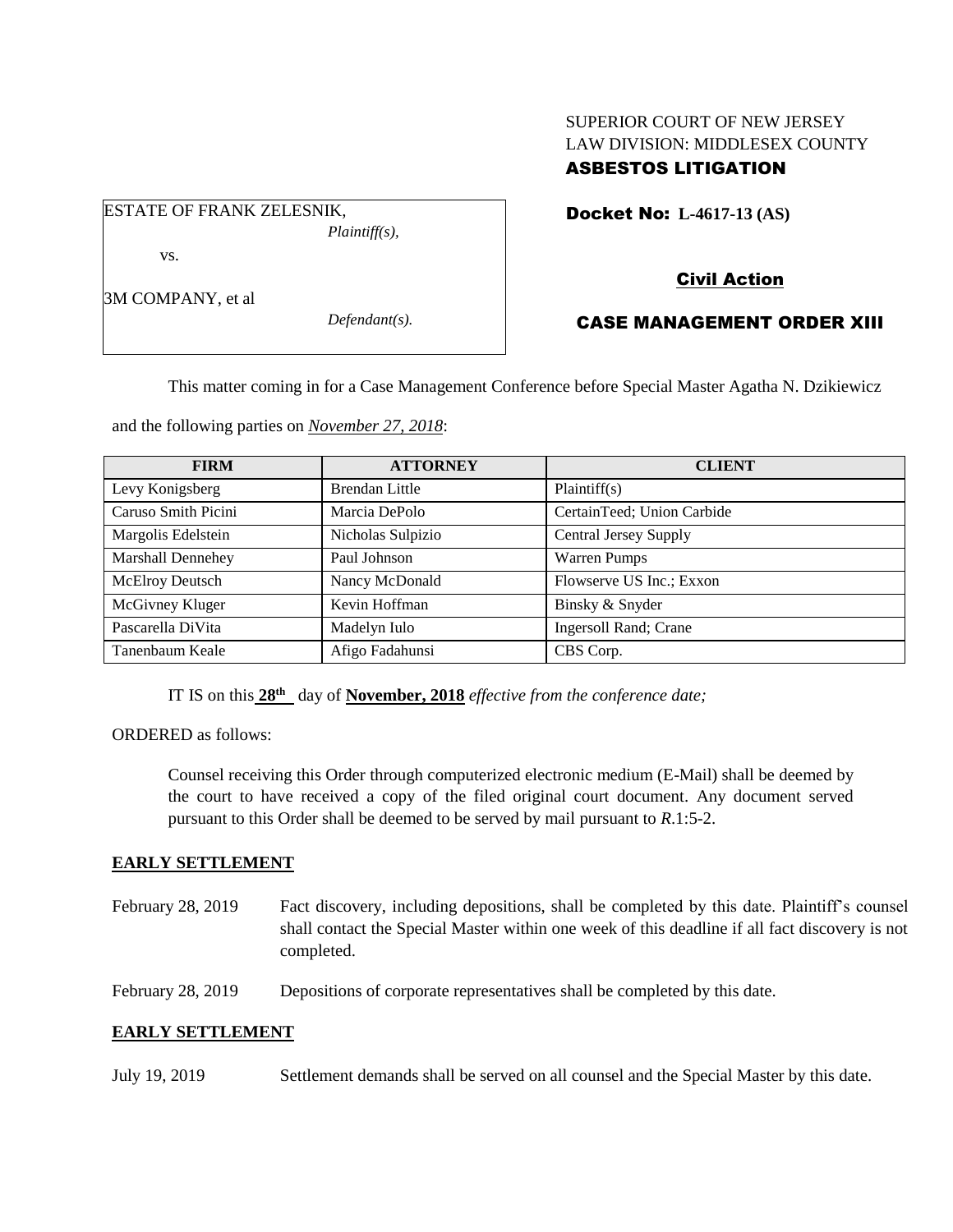### **SUMMARY JUDGMENT MOTION PRACTICE**

| May 31, 2019  | Plaintiff's counsel shall advise, in writing, of intent not to oppose motions by this<br>date. |
|---------------|------------------------------------------------------------------------------------------------|
| June 14, 2019 | Summary judgment motions shall be filed no later than this date.                               |
| July 12, 2019 | Last return date for summary judgment motions.                                                 |

### **MEDICAL DEFENSE**

| May 15, 2019       | Plaintiff shall serve medical expert reports by this date.                                                                            |
|--------------------|---------------------------------------------------------------------------------------------------------------------------------------|
| May 15, 2019       | Upon request by defense counsel, plaintiff is to arrange for the transfer of pathology<br>specimens and x-rays, if any, by this date. |
| September 13, 2019 | Defendants shall identify its medical experts and serve medical expert reports, if<br>any, by this date.                              |

### **LIABILITY EXPERT REPORTS**

- May 15, 2019 Plaintiff shall identify its liability experts and serve liability expert reports or a certified expert statement by this date or waive any opportunity to rely on liability expert testimony.
- September 13, 2019 Defendants shall identify its liability experts and serve liability expert reports, if any, by this date or waive any opportunity to rely on liability expert testimony.

#### **ECONOMIST EXPERT REPORTS**

- May 15, 2019 Plaintiff shall identify its expert economists and serve expert economist report(s), if any, by this date or waive any opportunity to rely on economic expert testimony.
- September 13, 2019 Defendants shall identify its expert economists and serve expert economist report(s), if any, by this date or waive any opportunity to rely on economic expert testimony.

#### **EXPERT DEPOSITIONS**

October 11, 2019 Expert depositions shall be completed by this date. To the extent that plaintiff and defendant generic experts have been deposed before, the parties seeking that deposition in this case must file an application before the Special Master and demonstrate the necessity for that deposition. To the extent possible, documents requested in a deposition notice directed to an expert shall be produced three days in advance of the expert deposition. The expert shall not be required to produce documents that are readily accessible in the public domain.

 $\_$  ,  $\_$  ,  $\_$  ,  $\_$  ,  $\_$  ,  $\_$  ,  $\_$  ,  $\_$  ,  $\_$  ,  $\_$  ,  $\_$  ,  $\_$  ,  $\_$  ,  $\_$  ,  $\_$  ,  $\_$  ,  $\_$  ,  $\_$  ,  $\_$  ,  $\_$  ,  $\_$  ,  $\_$  ,  $\_$  ,  $\_$  ,  $\_$  ,  $\_$  ,  $\_$  ,  $\_$  ,  $\_$  ,  $\_$  ,  $\_$  ,  $\_$  ,  $\_$  ,  $\_$  ,  $\_$  ,  $\_$  ,  $\_$  ,